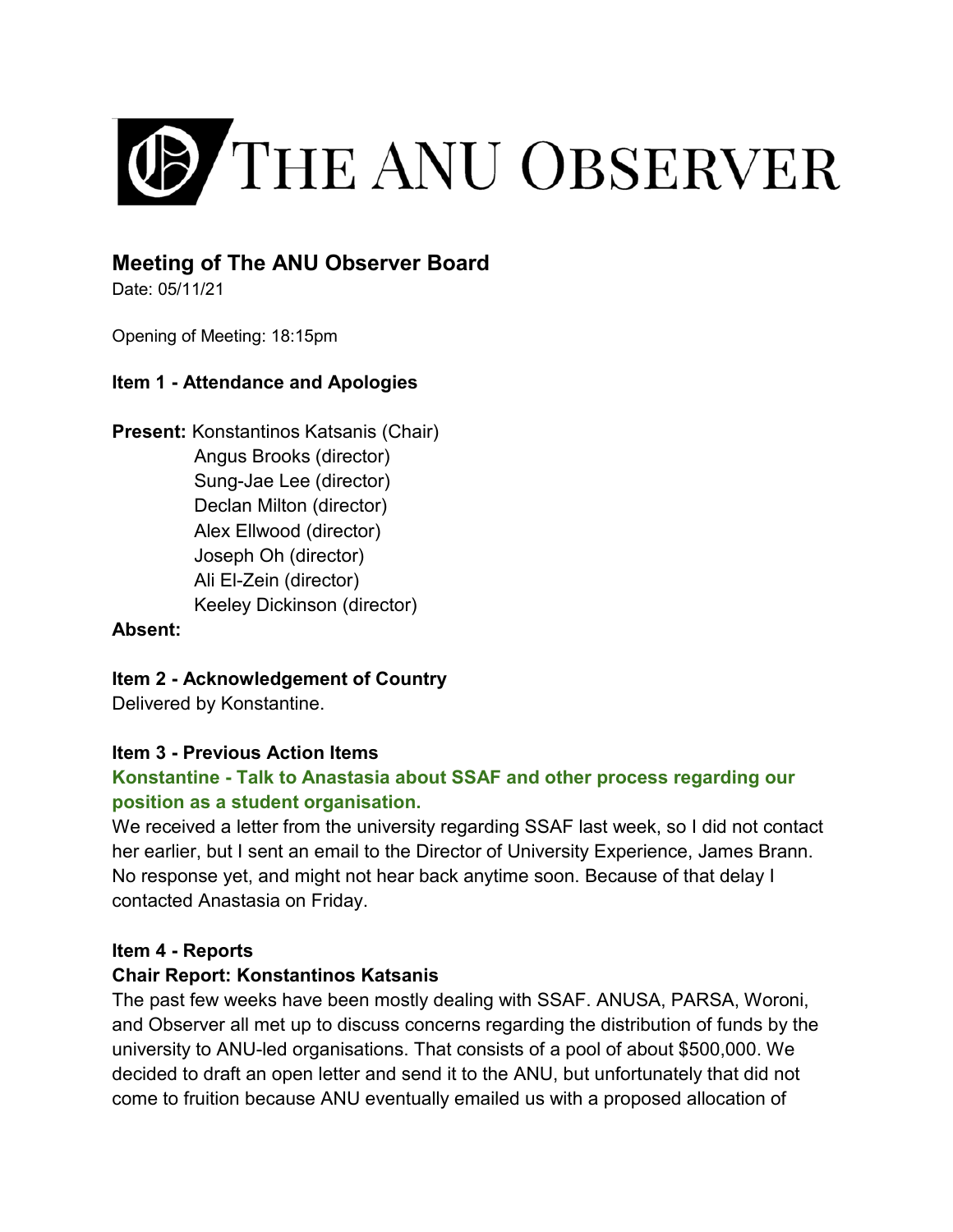funds. We met again and discussed two major concerns: 1) that there is no clarity and transparency about how the SSAF forum is going to look like 2) there is a 10% reserve, and ANU did not consult with our organisations whether it was appropriate or not to reserve that amount.

I would like to thank SungJae and Declan for attending those meetings.

We share similar concerns to the other organisations. Although it sounds simple to ask ANU about clarification, the communication has been very difficult, with the Director of University Experience not being as responsive. I even emailed him last week with some questions and I did not receive a response. I personally think that we should use this miscommunication to our advantage. Furthermore, I also do not think that a 10% reserve is necessarily terrible. From a corporate perspective I think that it is a good idea as we deal with a lot of uncertainty about how much money will be distributed to SSAF next year. Therefore, my proposal would be to have a mid-year SSAF round as it has happened in the past.

A matter of concern to me has been that we have underspent this year, and although it has been a challenging year, I do not think we can justify this to COVID or any other difficulty. Generally, our budget was possible to be spent under any conditions, and we failed that goal. This can pose a threat to receiving further funding from the university, as they might deem that we do not need it to function. Furthermore, it seems that the majority of our officers would like more money to be distributed to allowances. I think that is a good idea at this point, however we should make it clear to the ANU, especially in emphasising the gap between our organisation and the other ones. This particularly showed during the SSAF consultation with other organisations. Generally, I did not have the time to deal with the matter with the attention required because I had to balance study and paid employment. I know other officers are on the same boat.

I would like to use the board meeting tonight to have a deep discussion about what we think of the SSAF proposal, how to respond, how to spend our remaining money, what we want to see changing, how to collaborate with other organisations, what money to redistribute to next year and what everything means for the future of Observer. I also think that we should place a KPI for achieving a spending goal. Furthermore, I would like to raise some concerns regarding meeting expectations, communication, and also the collaboration between the news and visual team. Lastly, I wanted to discuss the potential of having a governance induction for reporters before I leave, as I think they should become familiar with our governance and funding scheme.

#### Chair passed to Angus

Declan: Governance Training?

Konstantine: It is expensive, and ANU justifies the cost to the fact that we have received more funding to afford it. Happy to provide it myself.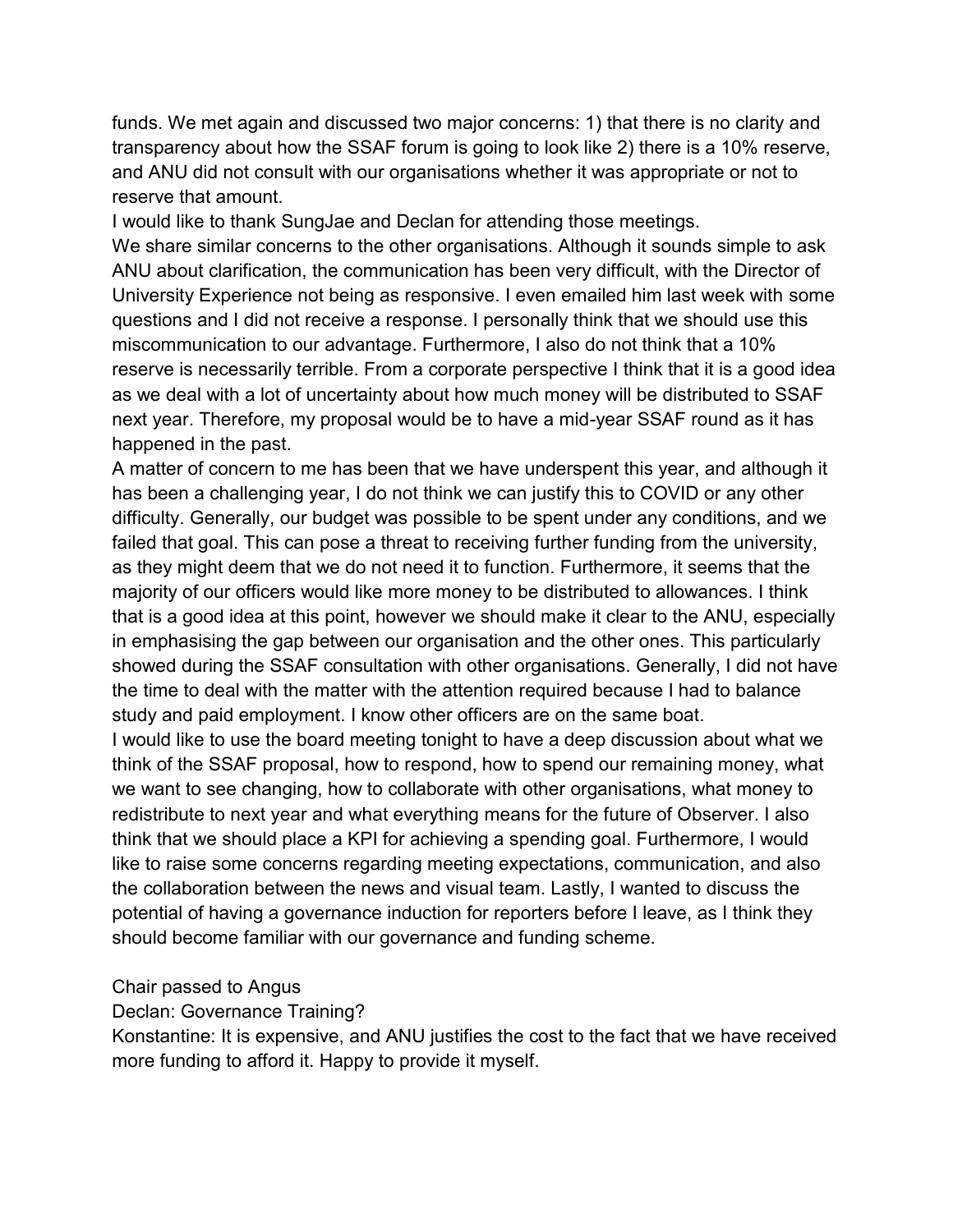**Konstantine: Clarify whether we need someone qualified for the governance training, otherwise Konstantine will provide it.** 

Moved by Declan. Passes.

### **Secretary Report: Konstantinos Katsanis**

Nothing significant to report here. Focus has been on SSAF and not policies. I will work on the policies as soon as I finish exams. I would like to set up a few things before I leave, and I am hoping we will have one or two more board meetings to pass those policies.

Moved by Declan. Passes unanimously.

## **Editor in Chief Report: Declan Milton**

As the uni calendar rounds up, in my report, I'm going to spend a bit of time talking about our KPI.

At the start of the year, under Helena's leadership, myself, Brandon and Keeley set a new KPI of 16 articles published every month. Last year's was 13. In October alone we exceeded our KPI, publishing 19 stories. The month started off extremely strong, with an article (and sometimes two) coming out every day for the first 10 days or so. I largely put this down to a coherent editorial team, where plenty of ideas were shared, along with a more active news team. Inevitably, and like any news organisation, some weeks will be slower than others. The last fortnight or so has proved that, particularly as we come to exams, and stories tend to die down. However, the enthusiasm everyone brought at the start of the month is something I wish to replicate more consistently next year.

Content wise, the last three months have been the strongest all year for Observer. The months of August, September and October have been the only months all year where we have met, and exceeded our KPI. August we published 28 articles (inc breaking graphic), and September, 21. While KPI should never be the sole metric of success, it is a pretty good indicator of how well the news team is functioning. Despite this, the last fortnight (and more generally in slower news weeks) shows that we need enthusiastic reporters ready to pitch ideas during meetings. While this theme has been a concern of mine all year, I do have growing confidence that, as our news team acquires more experience, story ideas will follow. It's been a tough balance for myself (and I'm sure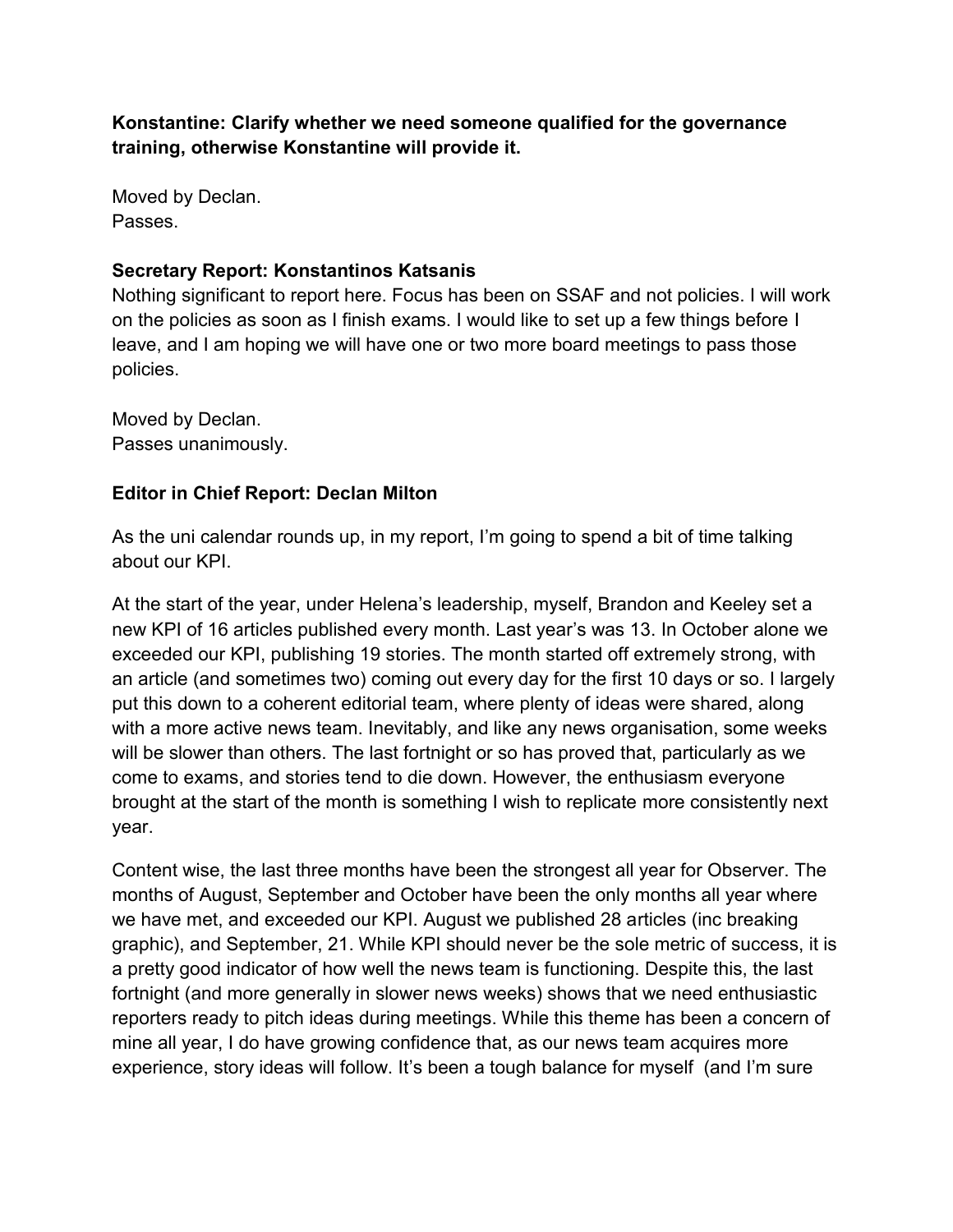the other editors) to manage reporters stories as well as generate several article ideas consistently every week.

I had a really productive chat with Kon the other week regarding the direction of Observer for next year, given he is sadly leaving, and I will be one of two people who was at Observer in 2020. We had a discussion about the cohesion between news and visual, where there are definite improvements that need to be made to ensure we have a thriving team. I will speak more about this in this board meeting.

While next year seems a bit daunting, I am committed to treating the upcoming break as a great opportunity to flesh out some ideas and processes that will make Observer the go to student news outlet next year. If anyone has any ideas or questions, please don't hesitate to get in contact with me.

Moved by Keeley.

Passes unanimously.

### **Visual Content Executive: Joseph Oh**

Busy over the past two days. Not to report much. I am removing three people. Will do that in the next board meeting.

### **Jo to send us all correspondence to**

Moved by Alex. Passes unanimously.

### **Finance Executive Report: Sung Jae Lee**

Finance Executive Report

- \$2500 is coming from the DVCUE pool.
- Last year \$4500 rolled over. Considering we paid very little rent, we should spend money on some minor merch (stickers etc) and rollover the rest and consider adding this rollover to the allowances and honoraria budget.

SSAF Matters:

We have been allocated \$55,000 for 2021. This is a \$8,040 increase from our 2020 allocation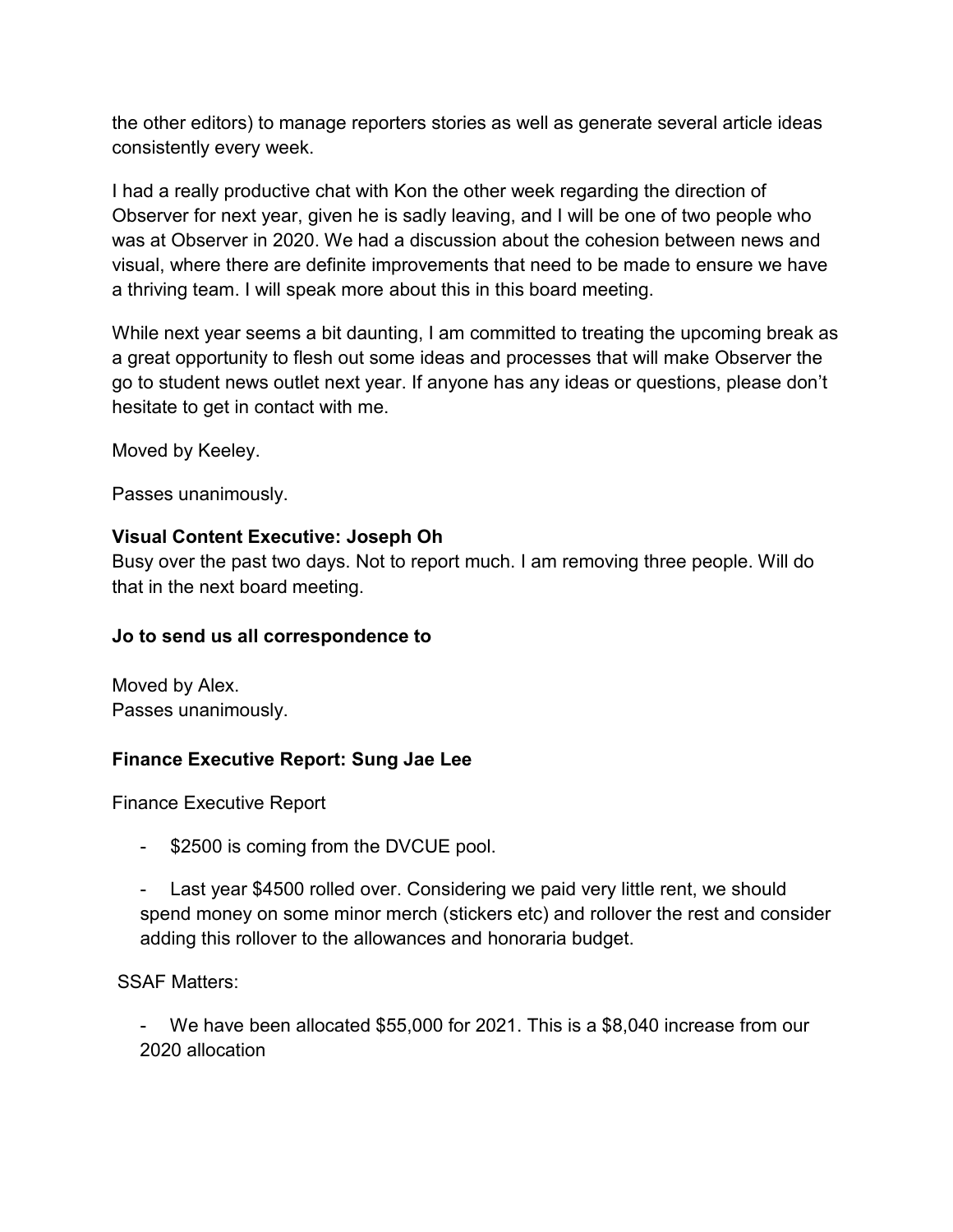- A forum is to occur regarding SSAF allocations. We have no idea when this is or if we can even contest our amount.

Current Budget & Expenditure update:

Estimated spending for the remainder of the year:

 $\circ$  \$700 for Visual Equipment (already approved by Jo)

- $\circ$  \$2581.65 for rent
- $\circ$  \$150 for misc. supplies for the office
- $\circ$  \$350 Web Admin
- o \$6,110 Honoraria and Allowance
- o \$200 for a vacuum (Office Supplies)

Thus I estimate we will spend around \$10,092 before EOY.

Since we have spent around \$23,457, I aim to rollover around \$13,365 for next year.

I would like to see it go towards honoraria and allowances.

Keeley: Did you check with the relevant teams regarding? How are you planning to talk to ANU regarding rolling over those funds?

SungJae: According to needs I have consulted with Jo, Declan and Kon. If people have needs I am happy to be contacted.

Rolling: Regarding our staff meeting with ANUSA, it came out that ANU will understand that we will need those money to roll over.

Keeley: Would they understand that COVID affected it?

SungJae: Most organisations have not spent that money and they are understanding of it.

Moved by Jo.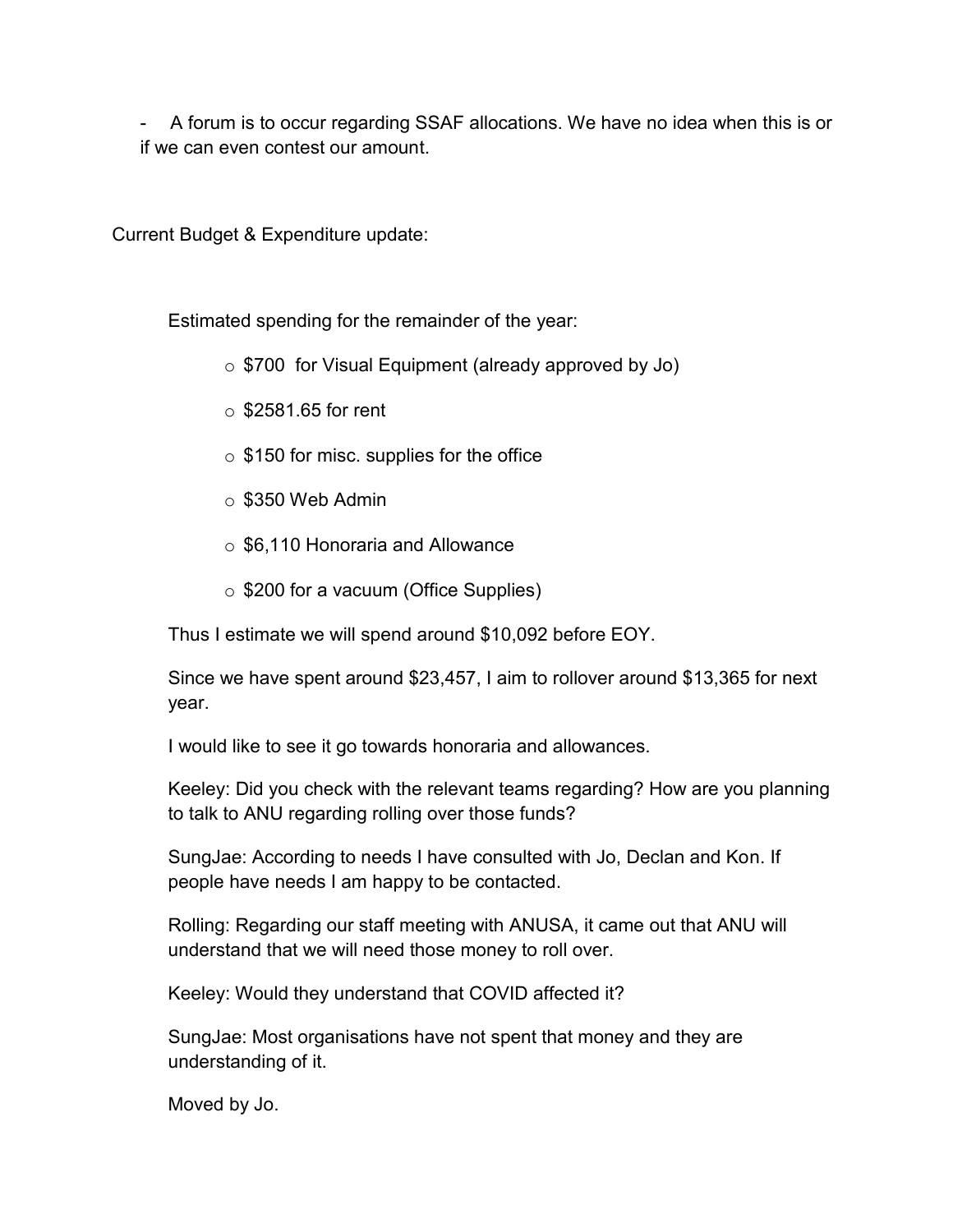Passes unanimously.

### **Community Executive Report: Angus Brooks**

The University has offered us free rent, once again, for the months of November 2021, December 2021, and January 2022.

I have not received any feedback regarding the proposed new office contract between Observer and the University. I intend to proceed on signing it within the next week.

Non essential maintenance works have resumed in the ACT, with our signage contractor reopening on November 1. There is substantial backlog that needs to be completed, however they have provided an estimated completion date of November 16 for our Observer office sign.

Despite receiving a lacklustre level of response from our team, some useful data and information was obtained from our team survey. I will speak briefly about it today and will provide a more detailed report over the weekend.

SungJae: Are we rent free for September and October? Angus: Will find out. Konstantine: Why survey not out by Week 12. Angus: Busy, will have it out by tomorrow Moved by SungJae Passes

## **Web Executive Report: Angus Brooks**

I have very little to report. A handful of technical issues have been resolved recently, although there are still a couple of outstanding issues with Digital Ocean. Please continue to log any issues with the website through the web\_support Slack channel. I am in the process of completing my handover documentation for Nick and will continue to do so leading up to December 1.

Moved by Alex. Passes unanimously.

### **Item 5 - Items for Decision**

5.1 Appointing Nicholas Ang as an officer of ANU Observer in the position of Web Assistant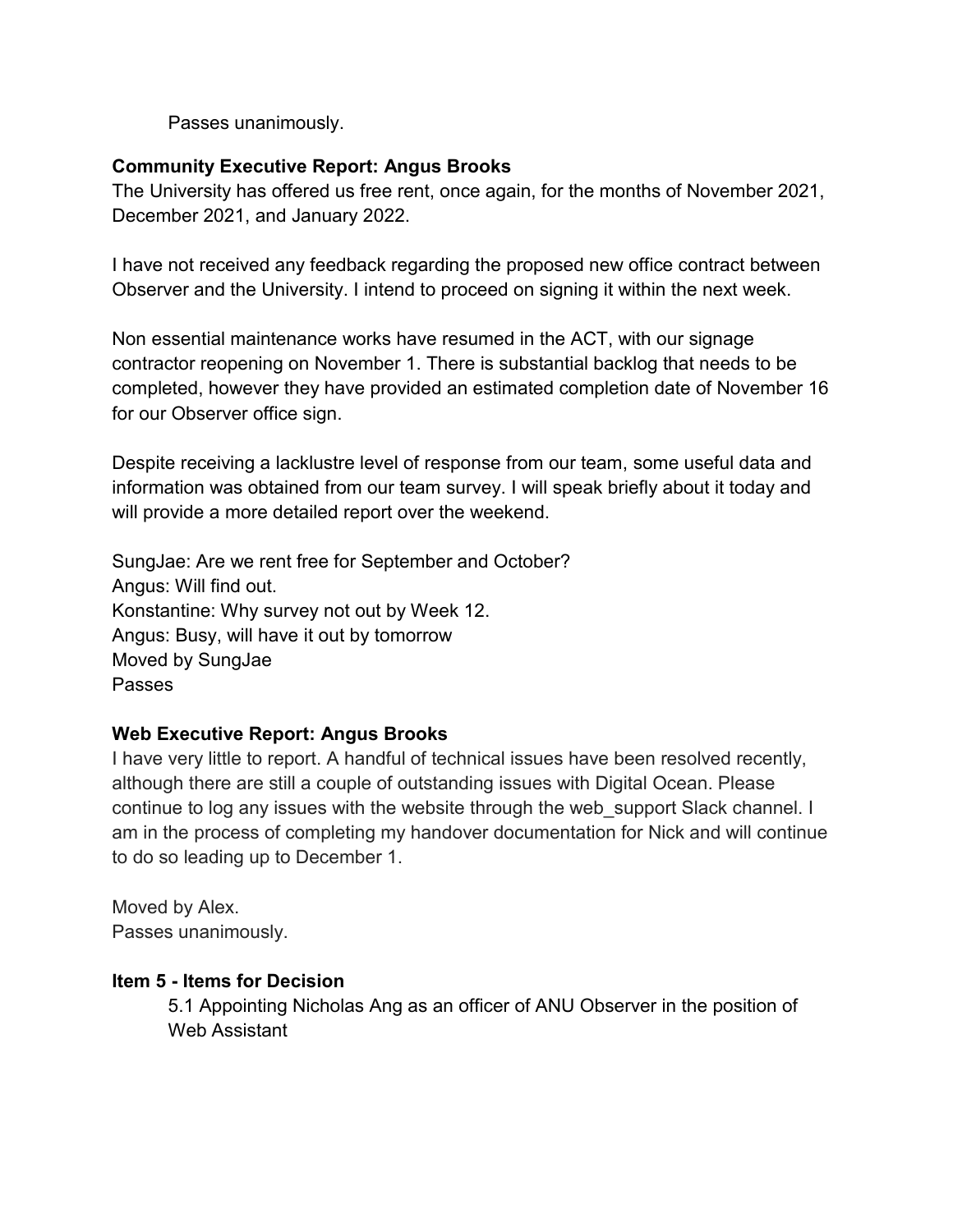Declan: I just want to explain why he wants to start early. He has a few ideas and basically he would prefer to communicate them through Slack. It would also be an easier handover if he was communicating everything through Slack.

Moved by Angus. Seconded by Declan. Passes unanimously.

### **Item 6 - Items for Discussion**

- 6.1 SSAF
	- 6.1.1 ANU Proposal
	- 6.1.2 Discussions with SSAF recipients
	- 6.1.3 Response to the University

Konstantine and SungJae describe the situation and express their concerns regarding the university's letter, and the conversation with ANUSA, PARSA and Woroni.

Keeley: Push ANU with transparency, how are they planning to spend the 500k. Declan: Agree with SungJae regarding the allocation. We raised the rent, and they used the rent as one of their arguments. I am not particularly keen on the argument that if we get that 500k then we are going to divide this by percentage. Because Woroni is bigger doesn't mean they should get it. We should make it clear that we have some really strong financial interests for the reserve fund.

More discussion *in camera*.

Konstantine: Forum before or after student consultation?

SungJae: I reckon we drop out of the joint letter, and itemise concerns. Draft an independent letter and send it to James Brann. Make it clear that we still share the same concerns with ANUSA.

Declan: Can you relay your argument why you want to particularly exclude ANUSA? SungJae: I don't think they have everyone's best interests at heart. They clearly have goals on their own, and don't want Observer to be marginalised. 10k is nothing to them but a lot to us. I am not 100% convinced that we share the same concerns. I don't think we should be represented by ANUSA.

Declan: I agree. What do we expect ANUSA to react to?

Konstantine: I think ANUSA will respond appropriately, but they might also not like that we don't go as a united front. Which ye, in that case, they might rally the students. I think they might also be unwilling to have a productive discussion in the future if we do not continue emphasising to them that we share the same concerns.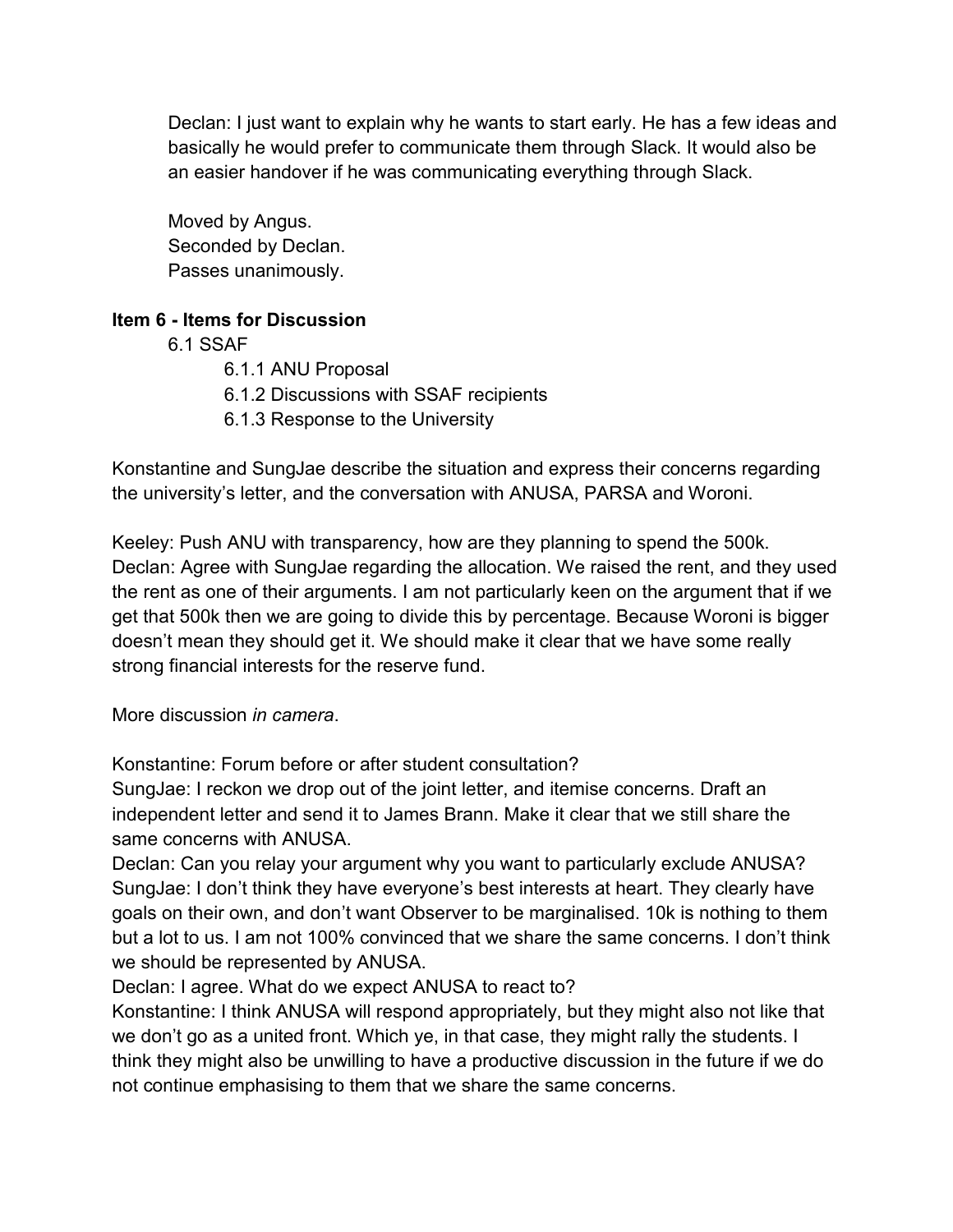Keeley: I think we should push to continuous meetings. Konstantine: I think that is a good idea. SungJae: I think ANUSA will proceed with writing a letter. I think our priority would be to push for the forum to happen as soon as possible. Declan: I agree with writing our own letter. Angus: I agree.

## **Procedural Actions**

*Outcomes:* 

Discuss the reserve matter in the forum.

Raising concerns regarding non-student organisations. SungJae thinks ANUSA will go for that whether we want to or not.

#### *For the response:*

Have the forum as soon as possible. Existing board members. Allocation numbers: Are they final or to be decided after the forum. What is the reserve about, so we are not unprepared for the forum. Have the forum before the allocations become public.

*In the future, question:*  How much money does ANU reserve?

Konstantine: Regarding Allowances and Honorarium, I am not sure if ANU will like the idea that we are chucking a lot of our money to that line item.

More discussion *in camera*.

SungJae: I don't think we should worry so much about Allowances and Honorarium. Keeley: Get the next board members to attend our next board meetings.

### 6.2 Expenditure

 6.2.1 Overview 6.2.2 Planned Expenditure 6.2.3 Reallocation of funds 6.2.4 Expenditure KPI

400-500 dollars for vacuum Jo has a list \$ <700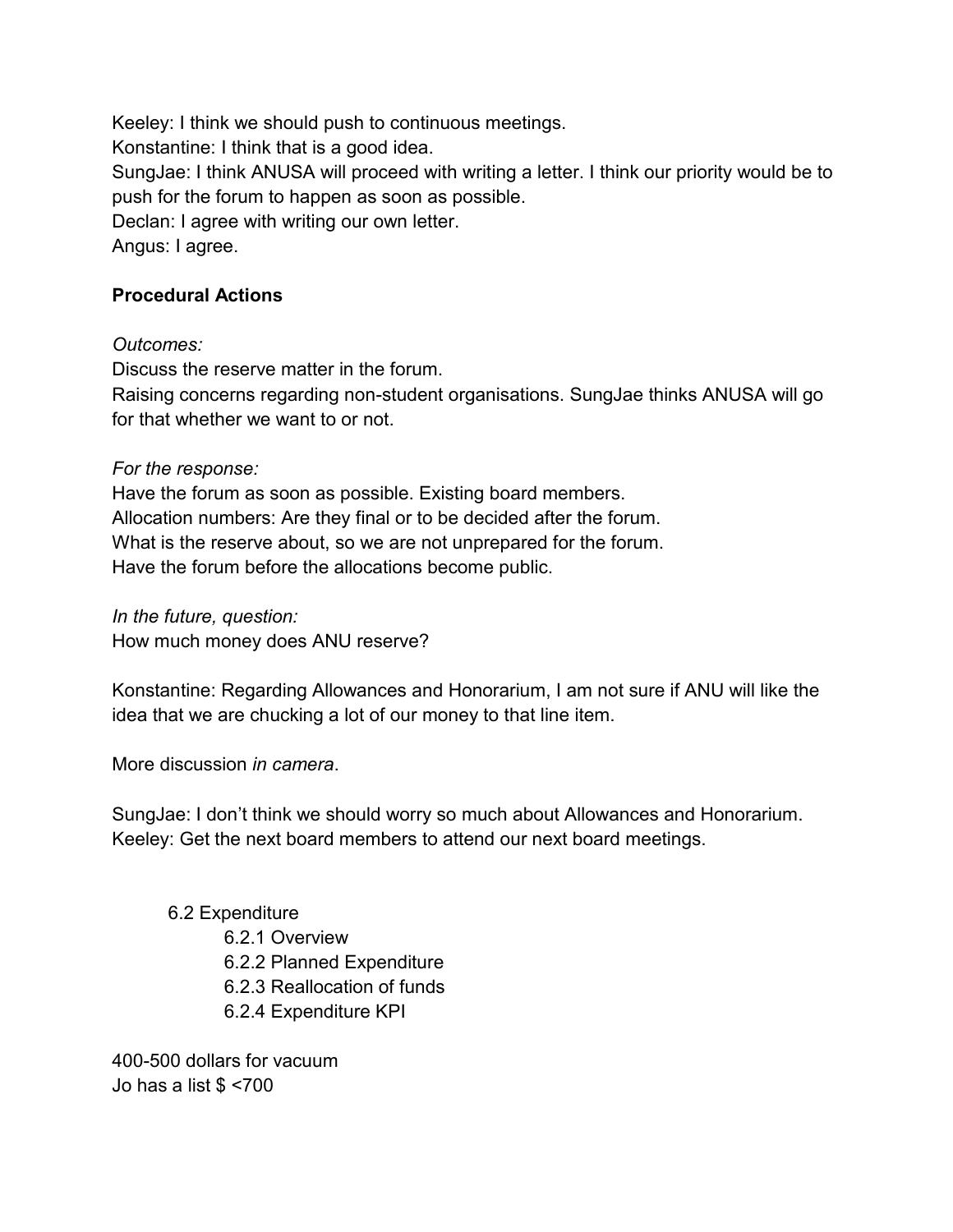13000 remaining

### **Everyone: To come up with a reflection with how we spent money this year.**

## 6.3 Letter from ANUSA

Alex: Georgie messaged me if she can use the graphic and told her she can use the one from the drive. She said she got the image from Slack.

Declan: I take a bit of responsibility for this. The current situation being news and visual communication is not efficient. We might need to give visual more time to make graphics.

Jo: Are we still using that planned content sheet?

Keeley: Yes.

Konstantine: Have you guys thought of having a meeting?

Declan: Yes, we might be able to have Jo jump on for 10 minutes to discuss what we are going to produce.

Alex: We do news and Jo comes in at the end?

Jo: I like it. I think Editors meetings should be for the news.

# **Editors: To investigate how that graphic was there in the first place, and whether it was on Slack or the drive.**

## **Declan: To prepare a response and share it to the board channel.**

6.4 Governance Induction

Konstantine: I was thinking it might be good if I introduce reporters and visual team members to our governing structure. Help see bigger picture. Editors and Jo: Ok.

## **Editors and Jo: Ask reporters and visual team if after exams they would like to get an induction to governance things.**

## **Item 7 - Other Business**

7.1 Clubs Ball Konstantine: Are people keen? We can get an Observer table. Everyone: Yes. Konstantine: Not sure what the ticket prices are. Declan: Talk to your connections and I will post.

## **Item 8 - Recall Actionables**

**Konstantine: Clarify whether we need someone qualified for the governance training, otherwise Konstantine will provide it.**